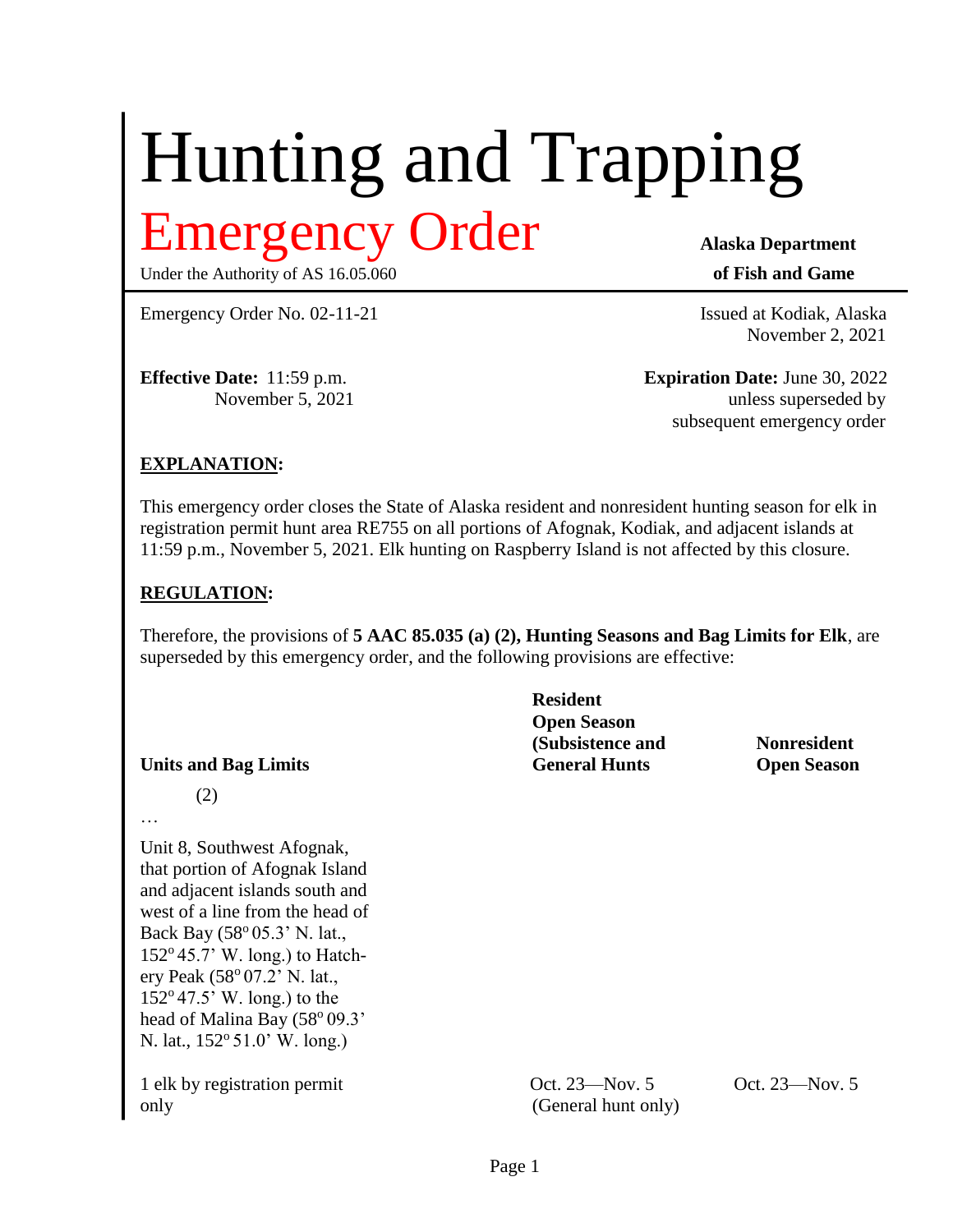Unit 8, Eastern Afognak, that Portion of Afognak Island east the main north-south logging road (1100 road) from the Danger Bay logging camp at 58° 08.2' N. lat., 152° 32.9' W. long., North to its terminus at Discoverer Bay at 58<sup>°</sup> 19.6' N. lat.,  $152^{\circ}21.8$ ' W. long. and adjacent islands west of Marmot Strait 1 elk by registration permit only Oct. 23—Nov. 5 Oct. 23—Nov. 5 (General Hunt Only) Remainder of Unit 8 1 elk by registration permit Oct. 23—Nov. 5 Oct. 23—Nov. 5 only (General Hunt Only) …

> Doug Vincent-Lang Commissioner

By delegation to:

Nathan Svoboda Kodiak Area Biologist

## **JUSTIFICATION:**

This emergency order closes the elk hunting season in registration permit hunt area RE755 on all portions of Afognak, Kodiak, and adjacent islands. The Southwest hunt area and a portion of the Remainder hunt area was closed at 11:59 p.m. on October 22, 2021. The herds comprising the hunt area are estimated to include a total 945 elk. To maintain a stable to slightly increasing population, a harvest target of 95 elk was established for the unit-wide hunt area. As of November 2, 2021, the reported harvest is 86 elk. This closure is necessary to prevent unsustainable harvest.